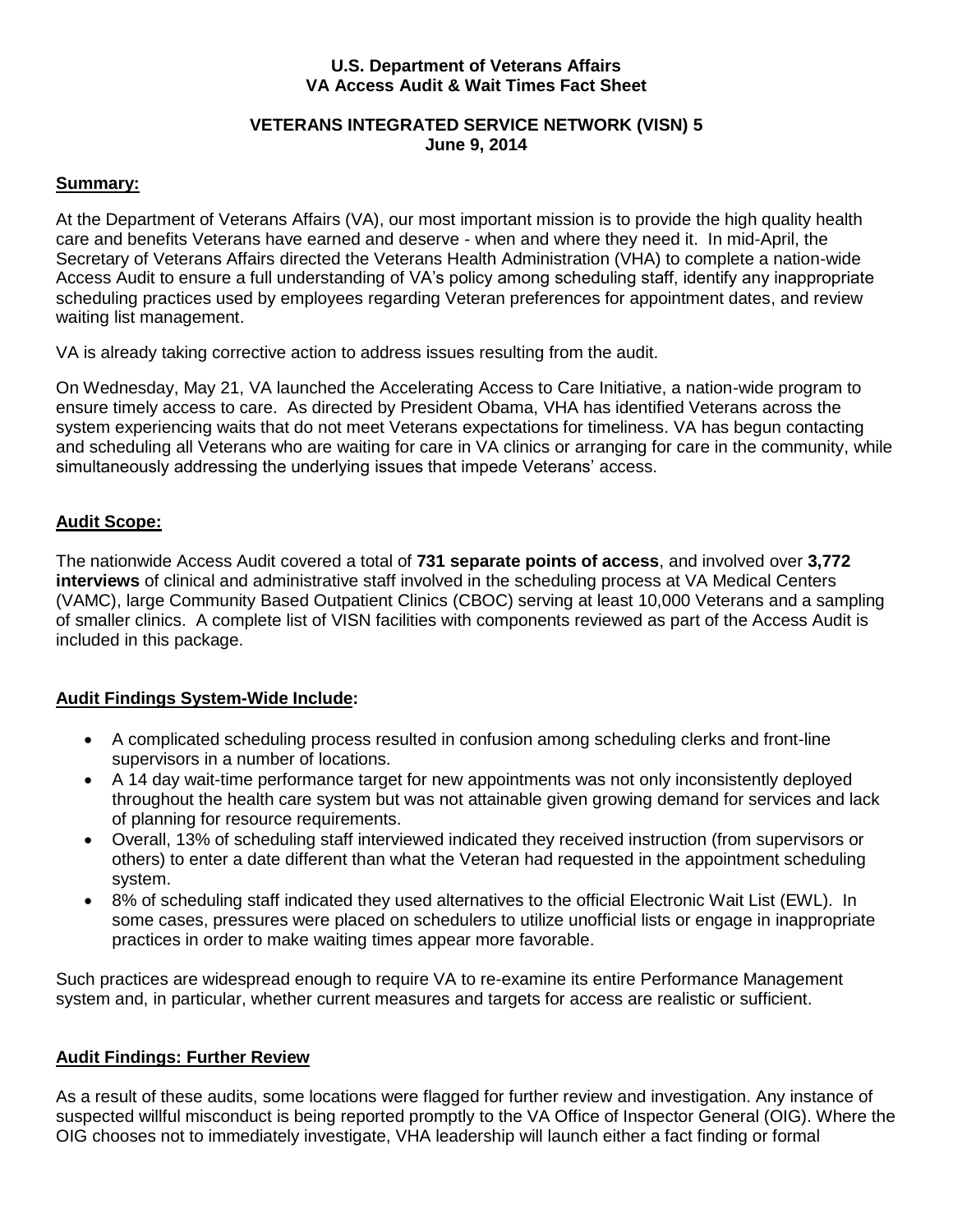administrative investigation. Where misconduct is confirmed, appropriate personnel actions will promptly be pursued. As a result of the initial audit findings, there are 2 locations in VISN 5 that require further review:

| <b>VISN</b> | <b>Facility Name</b> |
|-------------|----------------------|
| b           | Martinsburg VAMC, WV |
| 5           | Washington, DC       |

#### **Audit Findings: Immediate Actions:**

While VHA must assess and learn from the Access Audit, we are immediately redoubling our efforts to quickly address delays in Veterans' health care. VHA is identifying where Veterans are waiting for care and ensuring that timely, quality care is made available as quickly as possible.

Among the immediate actions VA is taking:

- VA has accelerated care for Veterans currently waiting for health care services. **VHA is in the process of contacting in excess of 90,000 Veterans during the first phase of VA's "Accelerating Access to Care Initiative"**
	- $\circ$  VHA will provide Veterans who do not currently have an appointment, or are waiting for additional care or services longer than 30 days the option to be rescheduled sooner if VA capacity exists, keep their scheduled appointment, or be referred to non-VA providers in the community
- VA has suspended all VHA Senior Executive Performance Awards for FY14
- VHA will remove 14-day performance goal from employee performance plans
- VHA will revise, enhance and deploy Scheduling Training
- VHA will implement a site inspection process

## **Audit Findings: Long Term and Other Actions**:

VHA is committed to a renewed and aggressive preparation, teaching, training and coaching of our employees. Throughout the immediate and long term, we will emphasize accountability, and ensure managers and staff engaging in inappropriate practices are held accountable.

- VHA will overhaul the scheduling and access management directive
- VHA will roll out near-term changes to the legacy scheduling system
- VHA will acquire and deploy long-term scheduling software solutions
- VHA will reassess and establish access timeliness goals
- VHA will strengthen accountability for integrity in scheduling and access management

## **Locality Wait Time Information**

On May 15, 2014, **VHA had over 6 million appointments scheduled** across the system. Nationwide, there are roughly 57,436 Veterans who are waiting to be scheduled for care and another 63,869 who over the past ten years have enrolled in our healthcare system and have not been seen for an appointment. VA is moving aggressively to contact these Veterans through the Accelerating Access to Care Initiative.

Facility data for VISN 5 is listed in the attachment. Complete data is located online at [www.va.gov/health/access-audit.asp](http://www.va.gov/health/access-audit.asp)

At the Department of Veterans Affairs (VA), our most important mission is to provide the high quality health care and benefits Veterans have earned and deserve. While VHA must assess and learn from the Access Audit, we are immediately redoubling our efforts to quickly address delays in Veterans' health care.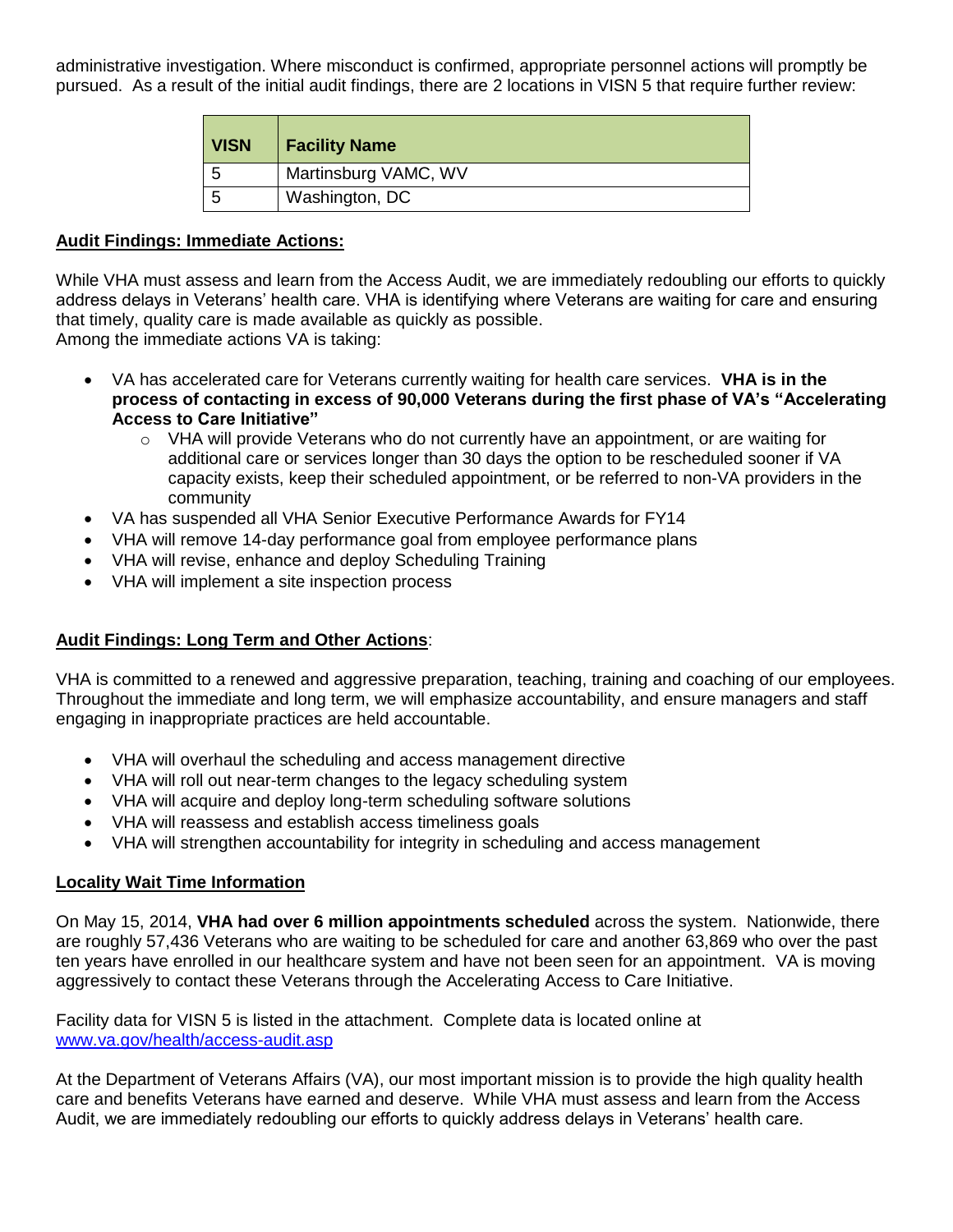VHA is identifying where Veterans are waiting for care and ensuring that timely, quality care is made available as quickly as possible through the Accelerating Access to Care Initiative.